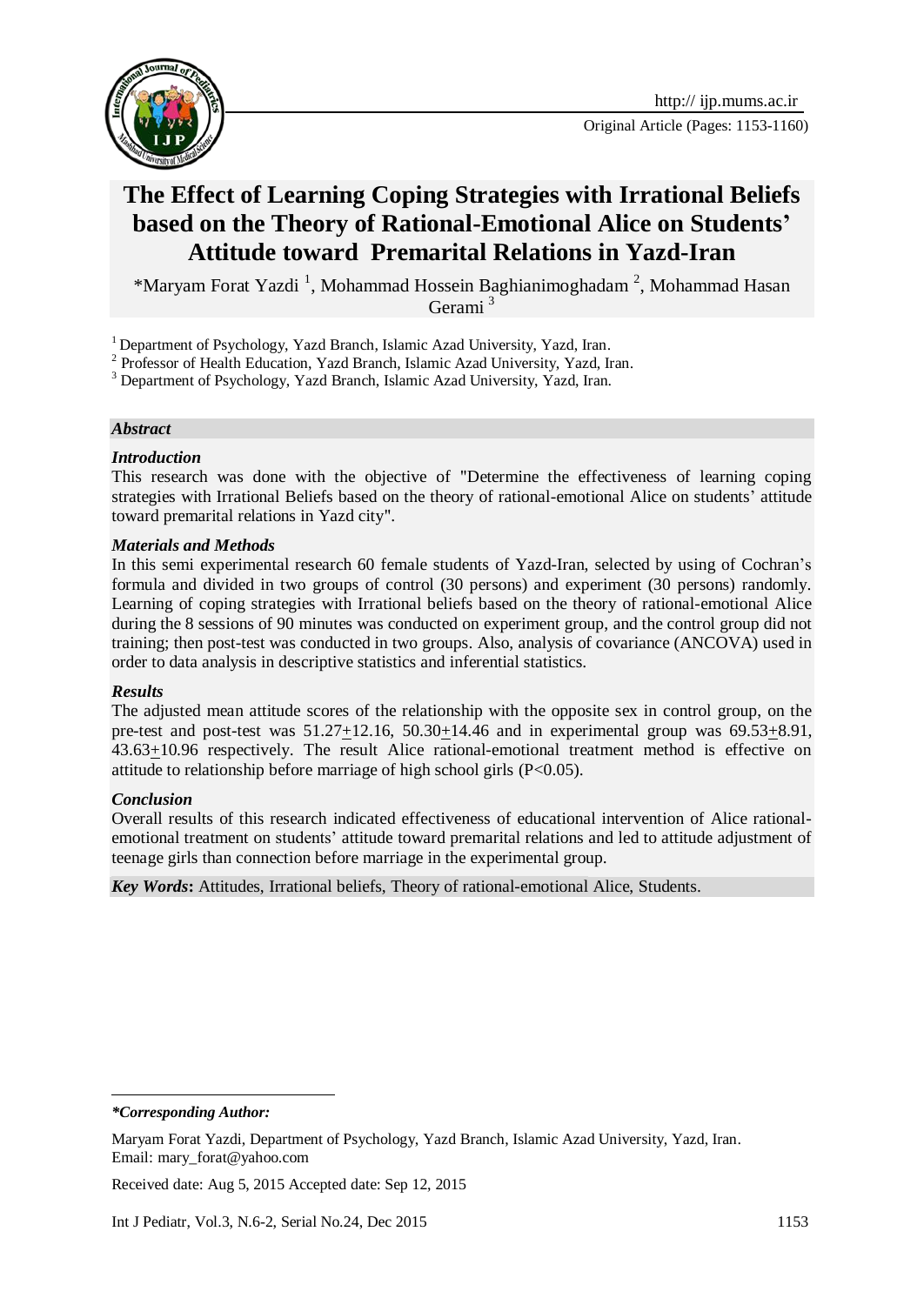# **Introduction**

Humans are social creatures and one of its basic needs is interact and communicate with others. Studies show that people on average spend 70% of their time communicating with other people and the majority of their behaviors as communication behavior are called. Among human relations need to communicate with the opposite sex arise in a section of human life. Kids in the throes unusual communication before marriage tend to many irrational beliefs (1).

Males and females relationship in modern time and in Iranian society have features that eject it from limit of a simple relationship, random, emergency and a relationship that is done in order to achieve other goals and change into relationship that the aim of the association is located. On the other hand the structures of cultural, social and technological in modern time improve the relationship fields and urge people to relationship (2).

Adolescent's irrational beliefs toward males and females relationship before marriage; the beliefs that can causing cognitive distortions and causing great damage at the levels of personal-social and family and rational-emotional treatment based on Alice theory can helpful in this field. According to mentioned features the first task of the therapist in the treatment is engaging them with thought and adaptive behavior and reducing the severity of absolutism and autocracy in their thoughts and behaviors (3).

Therefore it is necessary treatment planning and set to assist in this process. Rational-emotional-behavioral treatment (REBT) in addition to treatment of mental disorders, also improve mental health component. Hachslr and Bernard (4) reported REBT in 71.5% of cases caused change external locus of control to internal locus of control and in 57 % of cases caused increasing self-esteem(4). Addis J

and Bernard (2002) observed as results of participation in REBT meetings (Participants were 61 married couples), 40 peoples of participants answered that their confusion of thought have been fewer, 48 peoples answered that better and suitable answer to their problems, 58 peoples said that they feel fewer agitated from their problems, 26 peoples expressed that they have found more risk, 23 peoples reported that further their everyday affairs and 24 persons offered other emotions and reactions (5).

Cognitive behavioral therapy (CBT) as their name suggests, have added cognitive aspects to traditional medical treatment. Albert Alice founder of rationalemotional-behavioral therapy believe that psychological problems caused by improper thoughts. The constituent's elements of this wrong thought are irrational beliefs. These beliefs are irrational because they are irrational and non-empirical means fact of life not confirm them, they are also non-functional that's mean import to person behavioral and emotional damages (6).

So according to importance of selecting a spouse and attitude toward marriage and with more attention to adolescence and incidence of non-logical-rational thoughts in adolescents toward marriage and with growing attention to application of the theory of rational and emotional Alice, this study was conducted with the objective of "determine the effectiveness of learning of coping strategies with Irrational Beliefs based on the theory of rational-emotional Alice on attitudes to communicate before married female high school students in Yazd city, center of Yazd province in Iran.

# **Materials and Methods**

In this semi experimental study 60 persons from second grade course of female students of Yazd in the academic year 2014-2015 selected by using of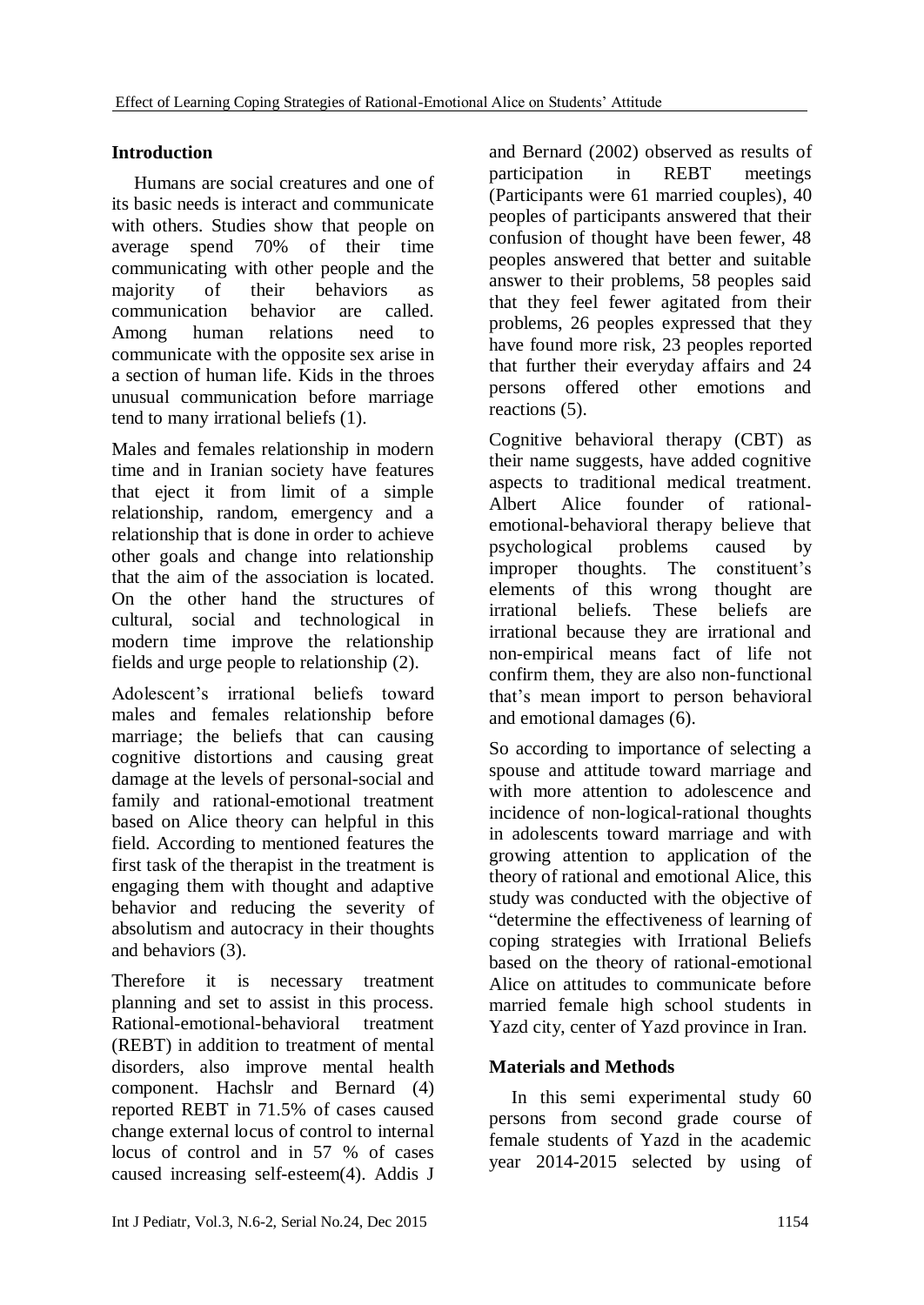Cochran's formula and divided in two groups of control (30 persons) and experiment (30 persons) randomly.

$$
n=\frac{\frac{z^2pq}{d^2}}{1+\frac{1}{N}\bigg(\frac{z^2pq}{d^2}-1\bigg)}
$$

- n: Sample size;
- **z**: Standard normal deviate (1.96 for 95% confidence intervals, 2.576 for 99% confidence intervals);
- $\blacksquare$  d: 1 proportion of types in sample;
- p: Estimated proportion of types;
- q: 1 proportion of types in sample.

Informed verbal and written consent was secured from each participant for their participation after the purpose of the study was clearly explained for them. The right to refuse was respected and the information collected from the participants was kept confidential as the collected information was stored in a file without the name of study participant.

Then on experiment group conducted training course (coping strategies with irrational beliefs based on Alice rationalemotional theory). Educational interventions were performed to groups of 8 sessions. Each week two sessions of 90 minutes and according to a training package at the different meetings, coping strategies with irrational beliefs were taught to them. Then later of performing later training course, from both of experiment and control groups were asked to complete the questionnaire (attitude toward about the relationship before marriage).

The results of two groups compared and analyzed, finally, thereby, determined the rate of effectiveness (learning of coping strategies with irrational beliefs).

Table.1 show the procedures and learning sessions of coping strategies with Irrational Beliefs. In order to measure the attitude of teenage girls toward the relationship before marriage based on the principle of existing theoretical, used from the scale of researcher made reviews (feeling, recognition and performance towards relationship with the opposite sex before marriage).

The desired scale included 25 items and in this questionnaire 3 question measure performance of persons towards the opposite sex relationship and also 22 questions measure the attitude (feeling, recognition) of people towards communicate with the opposite sex. Some psychologists, including (Shafiabadi et al.) have paid to review the scale; and reflection of unrelated deleted and has been applied the expect reforms of professors (7).

Tehran National Youth Organization (2001) have been reported the reliability of this questionnaire with Cronbach's alpha 0.93 method that demonstrate the high validity of scale in Yazd in the study of Salehi and Divband (2010) amount alpha 0.72 have been reported for this scale; in general amount of reliability and validity of this scale in previous research has been approved (8).

Also, in order to measure variables parents' education and household income level, three questions were inserted made by researchers at the beginning of the questionnaire.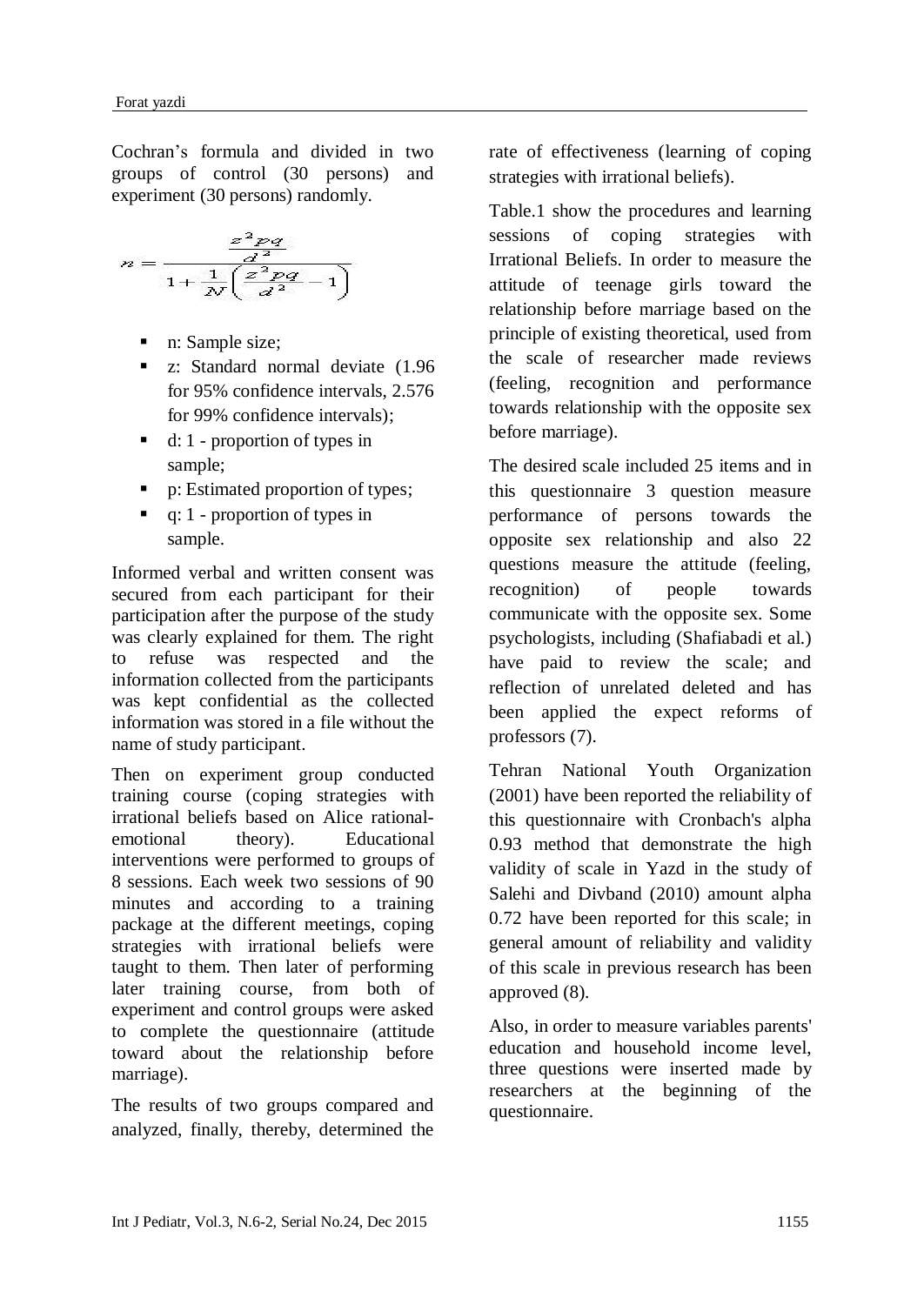| Training sessions and its content |                                                                                                                                                                                             |  |  |  |  |  |  |
|-----------------------------------|---------------------------------------------------------------------------------------------------------------------------------------------------------------------------------------------|--|--|--|--|--|--|
|                                   | Aim: Familiar with each other, familiar with class goals, familiar with law class; Creating                                                                                                 |  |  |  |  |  |  |
| First session                     | friendly environment;                                                                                                                                                                       |  |  |  |  |  |  |
|                                   | The introduction of attitude, types of attitude, and the three dimensions of attitude (emotional                                                                                            |  |  |  |  |  |  |
|                                   | dimension, cognitive-emotional dimension and behavior dimension, performance).                                                                                                              |  |  |  |  |  |  |
|                                   | Aim: Familiar with factors that affect the formation of attitudes, and familiarity with the                                                                                                 |  |  |  |  |  |  |
|                                   | principles of A-B-C;                                                                                                                                                                        |  |  |  |  |  |  |
|                                   | Introduce Alice as a theorist of attitude, and the introduction of three-dimensional attitude from                                                                                          |  |  |  |  |  |  |
|                                   | his perspective;                                                                                                                                                                            |  |  |  |  |  |  |
|                                   | Event activator $A \longrightarrow$ opinions and beliefs B (rational and irrational) $\longrightarrow$                                                                                      |  |  |  |  |  |  |
| Second                            | Consequences (rational and irrational) C with examples to justify the concept of this three                                                                                                 |  |  |  |  |  |  |
| session                           | dimensions;                                                                                                                                                                                 |  |  |  |  |  |  |
|                                   | Getting ideas of students towards effective factors on create an attitude and summary of factors                                                                                            |  |  |  |  |  |  |
|                                   | presentation of therapist ideas towards factors affecting the formation of attitude;<br>Exercise: Giving exercise for the next session.                                                     |  |  |  |  |  |  |
|                                   | Aim: The introduction of cognitive errors and 12 irrational beliefs for students                                                                                                            |  |  |  |  |  |  |
|                                   | reviews (requirements, dos and don'ts) and the introduction of rational and irrational beliefs                                                                                              |  |  |  |  |  |  |
| Third                             | related to it;                                                                                                                                                                              |  |  |  |  |  |  |
| session                           | The main begin discussing. The definition of male and female relationships, types of                                                                                                        |  |  |  |  |  |  |
|                                   | relationships, the limitation of relationship, and getting students ideas and summarize it;                                                                                                 |  |  |  |  |  |  |
|                                   | Then provide a rational and irrational beliefs about male and female relationships require                                                                                                  |  |  |  |  |  |  |
|                                   | students  dos and don'ts of wrong about male and female relationships (i.e. I should be friend                                                                                              |  |  |  |  |  |  |
|                                   | with a boy, otherwise consider my friends lagging). Review its rational and irrational, check the                                                                                           |  |  |  |  |  |  |
|                                   | rational and irrational consequences of it;                                                                                                                                                 |  |  |  |  |  |  |
|                                   | Exercise: Giving exercise for the next session.                                                                                                                                             |  |  |  |  |  |  |
|                                   | Aim: Continue discussion of male and female relationships, students' attitude toward the                                                                                                    |  |  |  |  |  |  |
|                                   | relationship with the opposite gender;                                                                                                                                                      |  |  |  |  |  |  |
| Forth                             | Check the irrational belief (catastrophic), its concept and examples; Check the catastrophic                                                                                                |  |  |  |  |  |  |
| session                           | consequences and ways to deal with it; With examples about male and female relationships                                                                                                    |  |  |  |  |  |  |
|                                   | before marriage; Exercise: giving exercise for the next session.                                                                                                                            |  |  |  |  |  |  |
|                                   | Aim: Follow the topic of male and female relationship; provide a three-step procedure about it:                                                                                             |  |  |  |  |  |  |
|                                   | 1- Adjust and review of attitude of students towards male and female relationship, perspectives                                                                                             |  |  |  |  |  |  |
|                                   | and expectations, positive or negative attitude (check the type of attitude of people),                                                                                                     |  |  |  |  |  |  |
| Fifth session                     | 2-challenging attitude. Is it rational or irrational thoughts? What are the consequences of each                                                                                            |  |  |  |  |  |  |
|                                   | one?                                                                                                                                                                                        |  |  |  |  |  |  |
|                                   | 3-If our beliefs are irrational, what should we do and how belief and rational behavior replaced it<br>(provide solution by the therapist); Exercise: giving exercise for the next session. |  |  |  |  |  |  |
|                                   | Aim: Continue discussion of rational and irrational beliefs; bring up the beliefs about your value,                                                                                         |  |  |  |  |  |  |
|                                   | and check the low tolerance for failure by the therapist;                                                                                                                                   |  |  |  |  |  |  |
|                                   | Check Causes of tendency girls to communicate with the opposite gender before marriage,                                                                                                     |  |  |  |  |  |  |
|                                   | provide a three-step procedure for it:                                                                                                                                                      |  |  |  |  |  |  |
|                                   | 1- What is the cause of tendency to relationship with the opposite sex before marriage from the                                                                                             |  |  |  |  |  |  |
| Sixth                             | perspective of students?                                                                                                                                                                    |  |  |  |  |  |  |
| session                           | 2- Challenging beliefs regarding the causes. Is it rational or irrational thoughts? What are the                                                                                            |  |  |  |  |  |  |
|                                   | consequences of each one?                                                                                                                                                                   |  |  |  |  |  |  |
|                                   | 3-If our belief in the causes of tendency to boy and girl friendship before marriage is irrational,                                                                                         |  |  |  |  |  |  |
|                                   | what should we do and how belief and rational behavior replaced it (provide solution by the                                                                                                 |  |  |  |  |  |  |
|                                   | therapist); Exercise: Giving exercise for the next session.                                                                                                                                 |  |  |  |  |  |  |
|                                   | Aim: Continue discussion of male and female relationships; the consequences associated with                                                                                                 |  |  |  |  |  |  |
|                                   | the opposite gender before marriage, provide a three-step procedure for it:                                                                                                                 |  |  |  |  |  |  |
| Seventh                           | 1- What is the consequence of relationship with the opposite sex before marriage from the                                                                                                   |  |  |  |  |  |  |
| session                           | perspective of students?                                                                                                                                                                    |  |  |  |  |  |  |
|                                   | 2- Challenging beliefs regarding the causes. Is it rational or irrational thoughts? What are the                                                                                            |  |  |  |  |  |  |
|                                   | consequences of each one?                                                                                                                                                                   |  |  |  |  |  |  |
|                                   | 3-If our belief in the causes of tendency to boy and girl friendship before marriage is irrational,                                                                                         |  |  |  |  |  |  |
|                                   | what should we do and how belief and rational behavior replaced it (provide solution by the                                                                                                 |  |  |  |  |  |  |
|                                   | therapist);<br>Exercise: Giving exercise for the next session                                                                                                                               |  |  |  |  |  |  |
|                                   | Aim: Final summary of content related to attitude (emotional dimension-cognitive dimension                                                                                                  |  |  |  |  |  |  |
| Eighth                            | and behavioral dimension, performance); Final summary of content of students attitude toward                                                                                                |  |  |  |  |  |  |
| session                           | the male and female relationship, cause and its consequences; Performance of posttest (attitude                                                                                             |  |  |  |  |  |  |
|                                   | questionnaire towards male and female relationship before marriage and irrational beliefs).                                                                                                 |  |  |  |  |  |  |
|                                   |                                                                                                                                                                                             |  |  |  |  |  |  |

**Table 1**: Procedures and learning sessions of coping strategies with Irrational Beliefs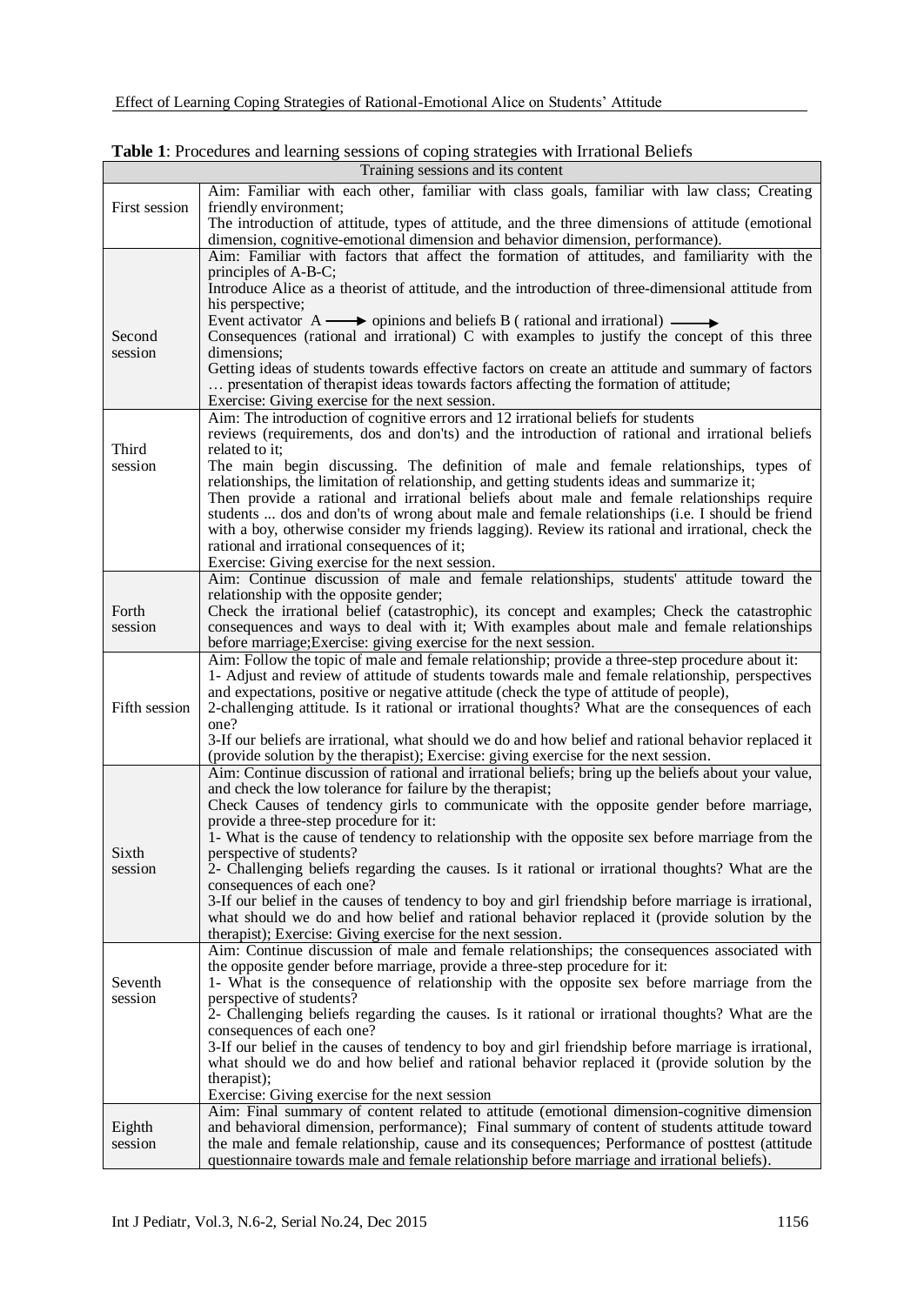The obtained data from questionnaire in pre-test and post-test; processed and analysis, we used SPSS software version 16. In order to process and analysis of research data, in section descriptive statistics used from frequency statistics, percentage, variance and standard deviation (SD) and in deductive statistics section frequency statistics, percentage, mean, variance and standard deviation and deductive statistics section as well as analysis of covariance (based on assumptions about reviews).

### **Results**

In the semi experimental research 60 female students of Yazd-Iran, selected and divided in two groups of control (30 persons) and experiment (30 persons) randomly. In the experiment group: in terms of father's education, 63.3 percent had diploma degree, 10 percent Associate Degree; 10 percent Bachelor (BA), 10 percent under diploma; 3.3 percent had high school education and 3.3 percent had elementary education. In the control group: In terms of father's education; 40 percent under diploma; 26.7 percent of their fathers had elementary education; 23.4 percent with diploma degree; 3.3 percent BA; 3.3 percent high school education and 3.3 percent of their fathers were illiterate.

In experiment group: In terms of mother's education; 44.8 percent of their mothers had diploma degree, 10.3 percent BA; 3.4 percent associate degree; 24.1 percent under diploma; 3.4 percent had high school education and 13.8 percent had elementary education. In control group: in terms of mother's education; 40 percent of their mothers were elementary; 33.3 percent under diploma and 26.7 had diploma education.

### *Research hypothesis*

Alice rational-emotional treatment method is effective on attitude to relationship before marriage of high school girls.

The adjusted mean attitude scores of the relationship with the opposite sex in control group, on the pre-test and post-test were 51.27+ 12.16, 50.30+ 14.46 and in experimental group were 69.53+ 8.91,  $43.63 \pm 10.96$  respectively.

As it stands, the mean attitude to relationships with the opposite sex compared to pre-test post-test experimental group but decreased in the control group pre-test and post-test isn't much change.

These results are shown in (Figure 1). To investigate this hypothesis, analysis of covariance was used. The results are expressed in (Table.2).

| Variables | Total squares | df | F value | P value | $\mathbb{R}$ | R Squared |
|-----------|---------------|----|---------|---------|--------------|-----------|
|           |               |    |         |         |              |           |
| Group     | 2660.582      |    | 42.202  | .000    | .448         |           |
| Father's  | 35.921        | 1  | .570    | .454    | .011         | .115      |
| education |               |    |         |         |              |           |
| Mother's  | 207.048       | 1  | 3.284   | .076    | .059         | .428      |
| education |               |    |         |         |              |           |
| Income    | 198.145       | 1  | 3.143   | .082    | .057         | .413      |
| Families  |               |    |         |         |              |           |
| Pree test | 5224.230      | 1  | 82.867  | .000    | .614         | 1.000     |
| Error     | 3278.249      | 52 |         |         |              |           |
| Total     | 142400.0      | 60 |         |         |              |           |

**Table 2**: Covariance analysis of Alice rational-emotional treatment method on attitude to relationship before marriage of high school girls

df= degrees of freedom.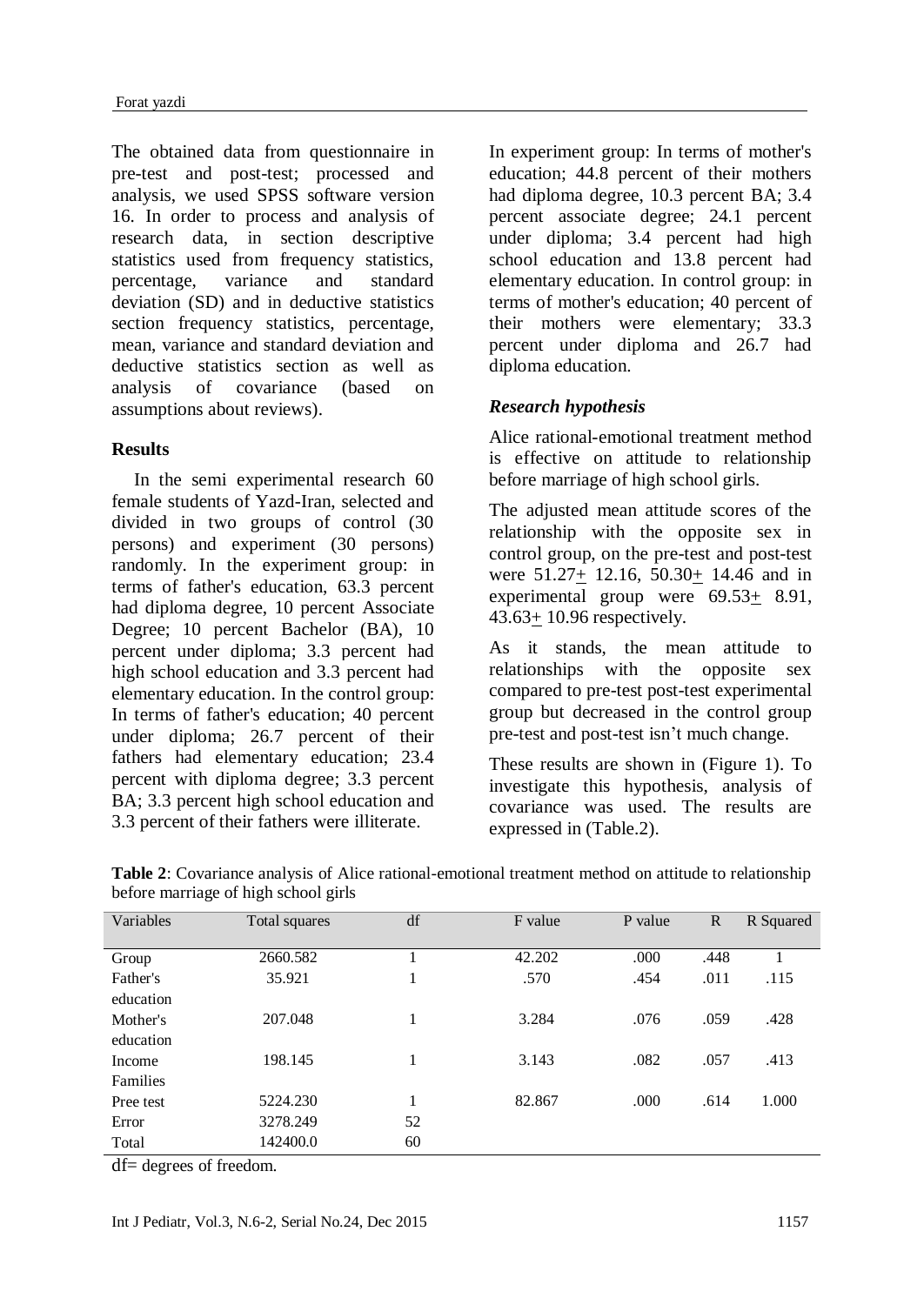

**Fig.1**: Comparison of the mean attitude towards the relationship with the opposite sex in two experimental and control groups

The result in Table.3 shown that there is a significant difference among mean adjusted of attitude scores to the relationship with the opposite sex participants in group membership (experimental and control groups) in the posttest stage  $(P<0.05)$ . Therefore, the null hypothesis based on lack of difference will be rejected. So, Alice rational-emotional treatment method has had significant effect on attitude to relationship before marriage of high school girls. The impact of the post- test stage was 44 percent. Statistical power of 1 and also a significant level of 0.01 represents the sample size has been sufficient.

# **Discussion**

The results showed that after removing the effect of synchronous (pre-test, parent's education and family income) on dependent variable of attitude to the relationship with the opposite sex and according to the coefficient calculated F, there is a significant difference among the average adjusted of attitude scores to the relationship with the opposite sex participants in terms of group membership (control and experiment groups) in posttest stage (P<0.05). Therefore, the null hypothesis based on lack of difference will

be rejected. So, Alice rational-emotional treatment method has had significant effect on attitude to relationship before marriage of high school girls of Yazd. Impact of the post test stage was 44 percent. Statistical power of 1 and also a significant level of 0.01 represents the sample size has been sufficient. So, educational education "rational-emotional treatment method has had significant effect on attitude to relationship before marriage of high school girls of Yazd".

In the research literature and previous studies, not found studies that have been paid to check the Alice rational-emotional treatment method has had significant effect on attitude to relationship before marriage and from this perspective there was no basis for comparison of research findings; but many researchers have been paid to check the effect of (rational-emotional treatment) on other individual-social variables and psychological such as (reduce marital conflict, reduce stress and anxiety, exam stress, increased selfesteem, increase general health and emotional expressiveness, compatibility, reducing irrational beliefs) that from this perspective with regard to empirical research background; effective method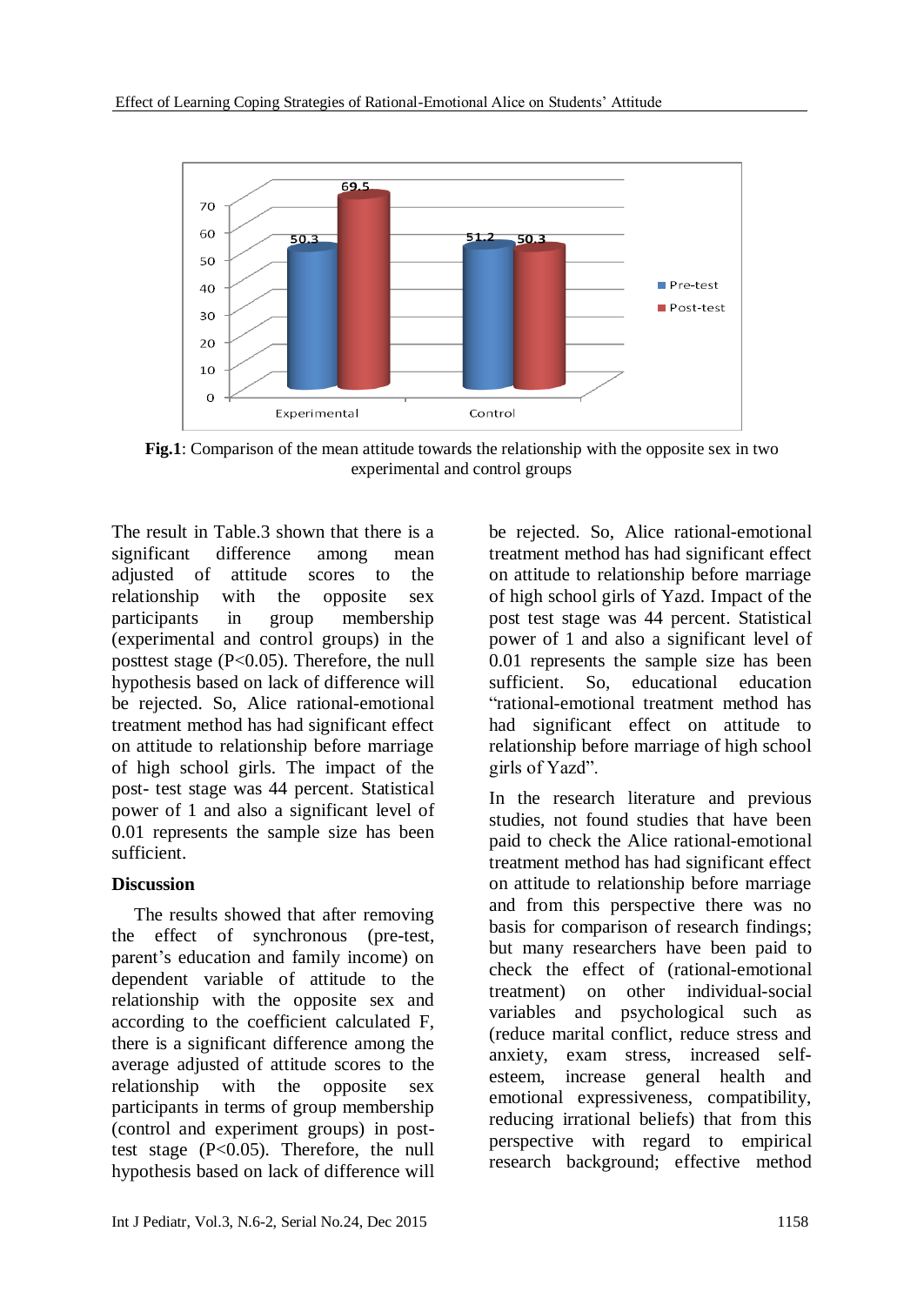(rational-emotional treatment) compare with results of previous studies.

These findings is somewhat similar with the results of Shafiabadi (2007); in this study that researchers have been paid to check the Alice couple therapy individually and associate reducing marital conflict, the statistical results showed that both method of couple therapy has been effective in reducing marital conflict and theoretical foundations of Alice has been effective (9). Also this result of our research is consistent with the results of Ahmadi et al. (2011) that was compaired the effectiveness of two interventions of rational-emotional-behavioral and reality therapy in increasing public health (Through Educational intervention); the results indicate both of interventions of rational-emotional-behavioral and reality therapy are efficient in increasing public health(10).

As well as our findings is consistent with research of Farah Bakhsh et al. (2006) that is paid to check the (marriage counseling with the method of rational-behavioralemotional Alice, Glasser's reality therapy and a mixture of these in reducing marriage conflict). Their results also showed that all three methods have been effective in reducing conflict (11).

Also our findings is consistent with researches of "Biabangard (2002), Rezaei et al. (2012), Dadpoor et al. (2012), Jalili Mahin Dokht (2012) and Tripp et al and McMahon (2007), Crocker (2000), "based on the effectiveness of treatment rational – emotional-behavioral on individual variables and psychological (12-17).

# **Conclusion**

The summary of our research showed that educational intervention Alice rational-emotional treatment method has had significant effect on attitude to relationship before marriage of high school girls of Yazd- Iran and led to attitude adjustment and reduce the positive attitude of teenage girls towards the relationship before marriage.

The theory of Alice rational-behavioral treatment is considered one of cognitive theories. Cognitive therapy is a general term that uses for many therapy methods and emphasizes on the destructive thoughts and wrong as the main cause of emotional problems, behavioral problems and try to change the destructive thoughts and wrong by using of difference technique so that the person be treated(18 , 19).

In this approach, the treatment process was designed in a way that determined irrational beliefs, links between knowledge, emotion and behavior identified and the evidence was assessed against irrational thoughts, until we replace the realistic change with irrational beliefs and finally with the increasing knowledge and understanding of students; finally their attitudes toward friendship with the opposite sex modified before marriage.

# **Conflict of Interest:** None.

# **References**

1. David D, Szentagotai A, Lupu V, Cosman D. Rational emotive behavior therapy, cognitive therapy, and medication in the treatment of major depressive disorder: a randomized clinical trial, posttreatment outcomes, and sixmonth follow-up. Journal of Clinical Psychology 2008; 64(6): 728-46.

2. Behzadfar f, Khani h, Rostamzadeh m, Zamani n, Arabkhazaeli n, Najafi m and Izadi f .The Effect of Cognitive Behavior Therapies on the Tendency of Women Suicides Suffering Mood Disorders Based on Frustration and Depression Indicators. Journal of Psychology and Clinical Psychiatry 2015; 3(4):00145.

3. Muñoz-Eguileta1, A. Irrational Beliefs as Predictors of Emotional Adjustment after Divorce. Journal of Rational-Emotive & Cognitive-Behavior Therapy 2007; 25(1):1-15.